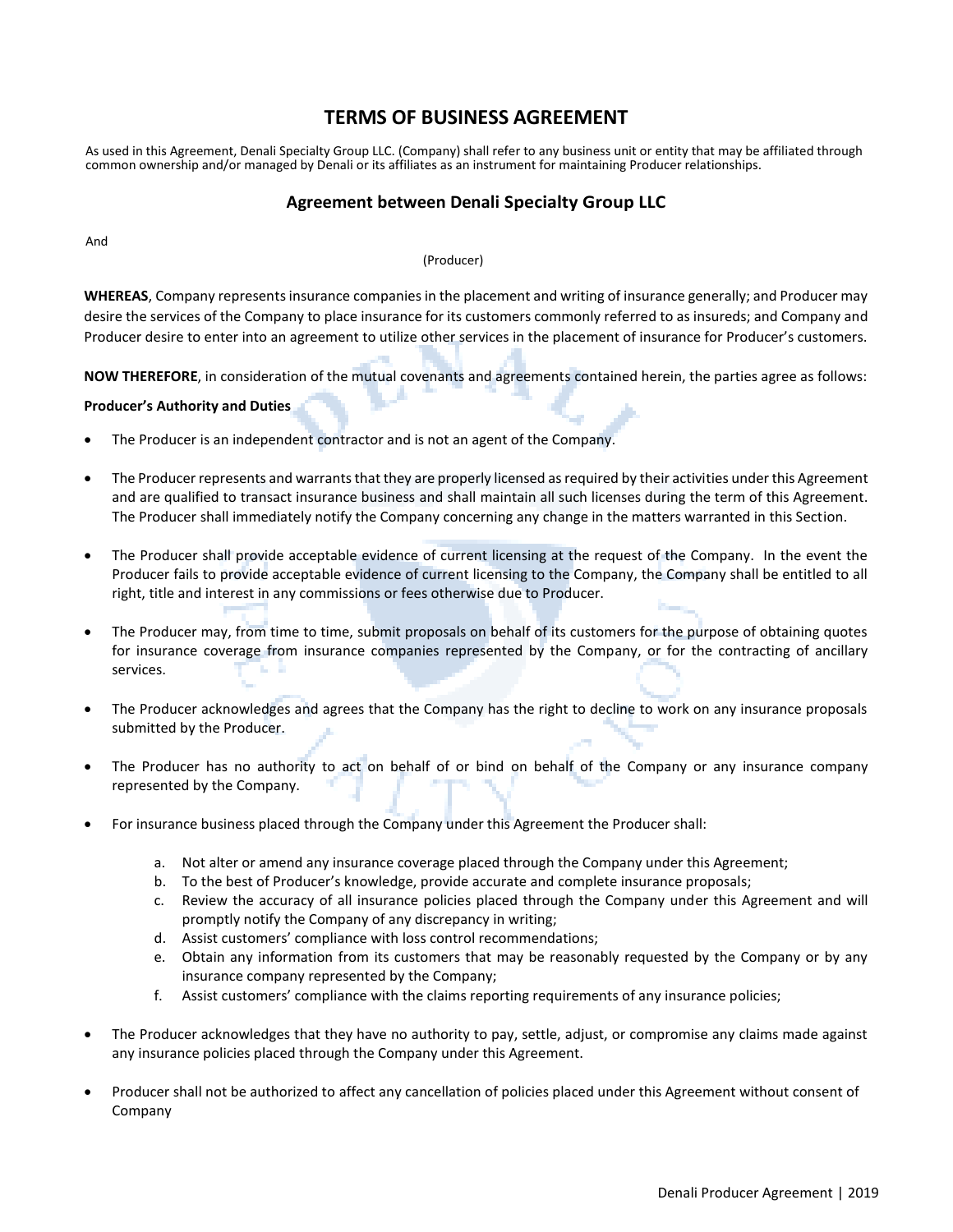# **Premium Collection and Remittance**

- Unless specifically agreed to in writing between both parties prior to placement, the Producer shall be responsible for the collection of all premiums on business placed or bound with the Company, by or through the Producer.
- In the event a discrepancy should exist in the accounting between the Company and the Producer, the Producer's shall notify the Company in writing, within fifteen (15) days from the end of the billing. The Producer shall pay all undisputed premiums to the Company in accordance with the terms of this Agreement.
- Notwithstanding any written understanding mutually agreed to in advance, the Producer shall remit any balance due to the Company no later than twenty (20) days from the effective date of coverage.
- Policies billed directly by any insurance company represented by the Company shall be handled as follows:
	- a. The Producer shall remit the gross premiums for such policies where the insured has paid the Producer instead of paying the insurance provider directly.
	- b. The Producer shall remit a Producer check (payable to the insurance company) for the gross down payment premium if required by Company or the provider at the time Producer has been authorized to bind coverage through Company.
	- c. The Producer acknowledges and agrees that the Insurance company shall bill (installments) to the insured on the Producer's behalf, subject to the insurance company's billing plan as accepted by all parties before binding.
	- d. The Company shall bill the Producer or return to the Producer any premium difference created by an audit. If the insured fails to pay the Producer, the Producer agrees to notify Company.
- The Producer agrees to immediately notify the Company in writing when premium under any policy is financed by a premium finance company other than any insurance carrier's direct bill program. The Producer will provide to the Company the full name of the premium finance company and copy of any written contract with the finance company to Company.
- In the event the Company receives payment of premiums from or through a finance company agreement on any insurance policy, upon cancellation or modification of such policy, the return premium, if any, less unearned commission, will be remitted by Company to the finance company or the Producer as required by applicable state laws.
- The Company will send copies of all final audit worksheet statements to Producer for collection and which shall be accounted and paid.
- The Producer may request to return uncollectible audits within twenty (20) days of the Producer's receipt of the final audit worksheet statement. However, if request is granted, the Producer forfeits all rights to any commission on such audits that would normally be due and payable. The Company reserves the right to collect such premiums from the insured in any manner deemed necessary.
- The Company will not unilaterally withhold return audit provisions if the insurance provider grants such terms to the Company, and the Producer has given notice of their intent to return the audit within the twenty (20) day allowance window.
- All premiums collected or received by the Producer shall be held by the Producer as trustee for the Company until paid to the Company. The privilege of retaining commissions shall not be construed as changing such fiduciary relationship.
- The Producer's financial and accounting records pertaining to any business placed by the Company shall be subject to inspection as mutually agreed upon by the parties.
- The Producer will establish written escheat procedures outlining the appropriate steps to be taken in the reporting of any and all unclaimed funds by their insured's, as outlined in the state statutes in which the refund was issued.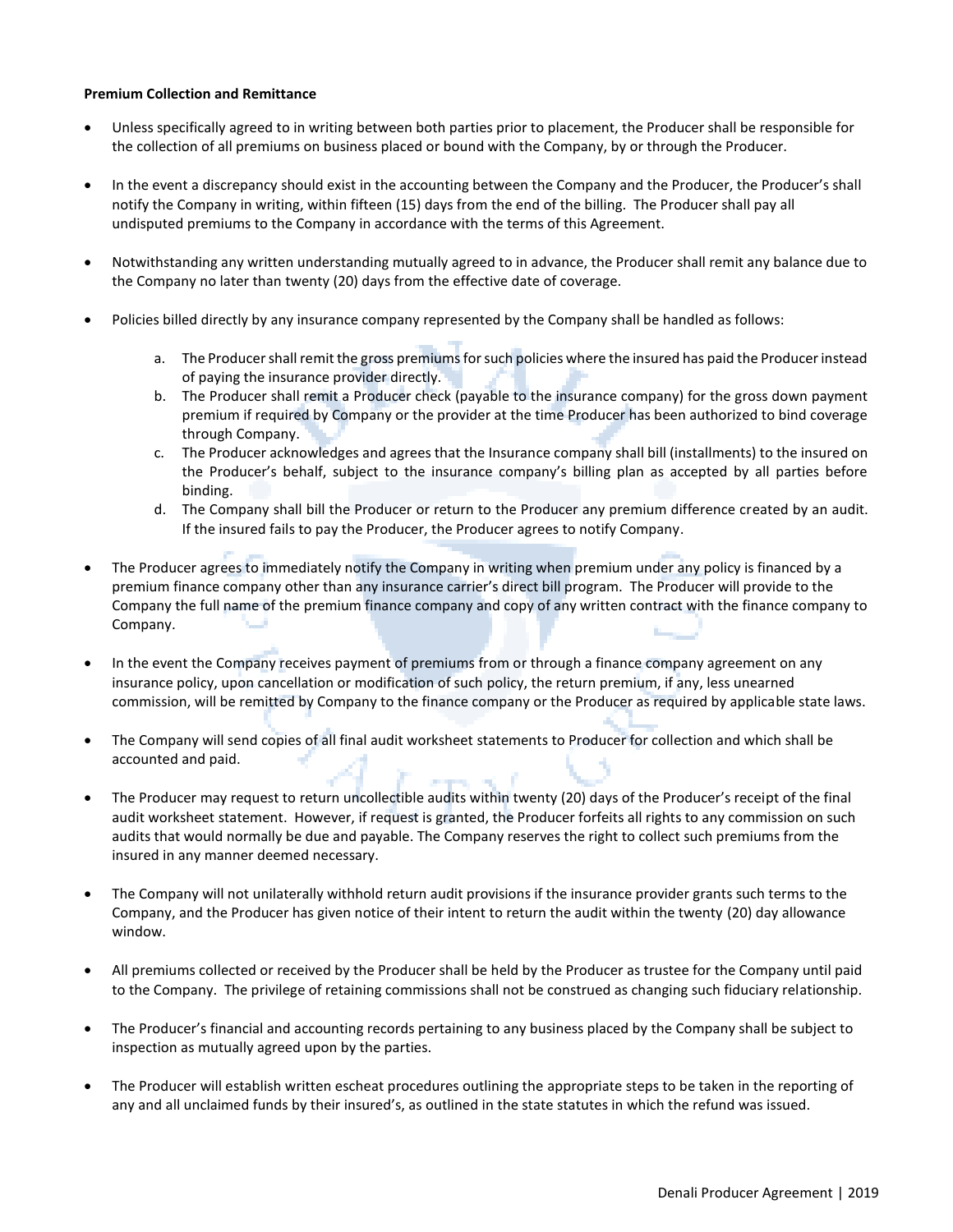# **Commissions**

- Company agrees to pay to the Producer commissions on insurance policies and designated ancillary services produced through Company in accordance with a commission schedule to be negotiated between Company and the Producer at the time the insurance is initially placed, and when renewed.
- In the event of policy cancellation, reduction of premium or for premiums not collected, commissions paid to the Producer shall be refunded to Company by Producer at the same rates at which such commissions were originally earned by the Producer.
- Commissions due from policies billed and collected by insurance providers will be paid to the Producer by the Company following the close of each month.

#### **Amendment and Termination of Agreement**

- This agreement may be supplemented, amended, or revised only by the written agreement of the Producer and the Company.
- This agreement shall terminate automatically, upon written notice, in the event the Producer's license or authorization to engage in an insurance business is terminated or suspended by any public authority with appropriate jurisdiction.
- The Producer and the Company mutually agree that unless the Producer has failed to perform as required by this agreement, this agreement may terminate as follows:
	- a. The Company may terminate this agreement upon written notice to the Producer mailed or delivered not less than thirty (30) days in advance of the effective termination date.
	- b. The Producer may terminate this agreement upon written notice to the Company mailed or delivered not less than thirty (30) days in advance of the effective termination date.
- Upon termination of this agreement, outstanding and unexpired insurance policies shall be continued in force to permit the orderly servicing of such insurance policies until their expiration or termination.
- Following termination of this agreement, the Company shall, upon demand of the Producer, supply the Producer with a list of all policies by expiration date showing the name of the insured as such data appears on the Company records.

#### **Ownership of Expirations**

- The Producer's records and use and control of expirations shall remain the Producer's absolute property and be left in the Producer's undisputed possession.
- The use and control of expirations is vested in the Producer and the following shall apply:
	- a. The Company shall not use or appropriate any of the Producer's customer records which are entrusted to the Company, or information about the customer which the Company acquires in the normal course of business dealings between the Company and the Producer under this agreement, to solicit the Producer's customers for other insurance policies or for other products and services unless the Company first obtains the Producer's written authorization; and,
	- b. No marketing methods used by the Company in the sale, service, or renewal of any form of insurance shall abridge the Producer's ownership of records or use and control of any expirations which arise as consequence thereof.

# **Indemnification**

• The Producer agrees to indemnify and hold harmless Company for all loss, damage, and/or other expenses incurred or sustained by the Company in case of breach by the Producer of this agreement.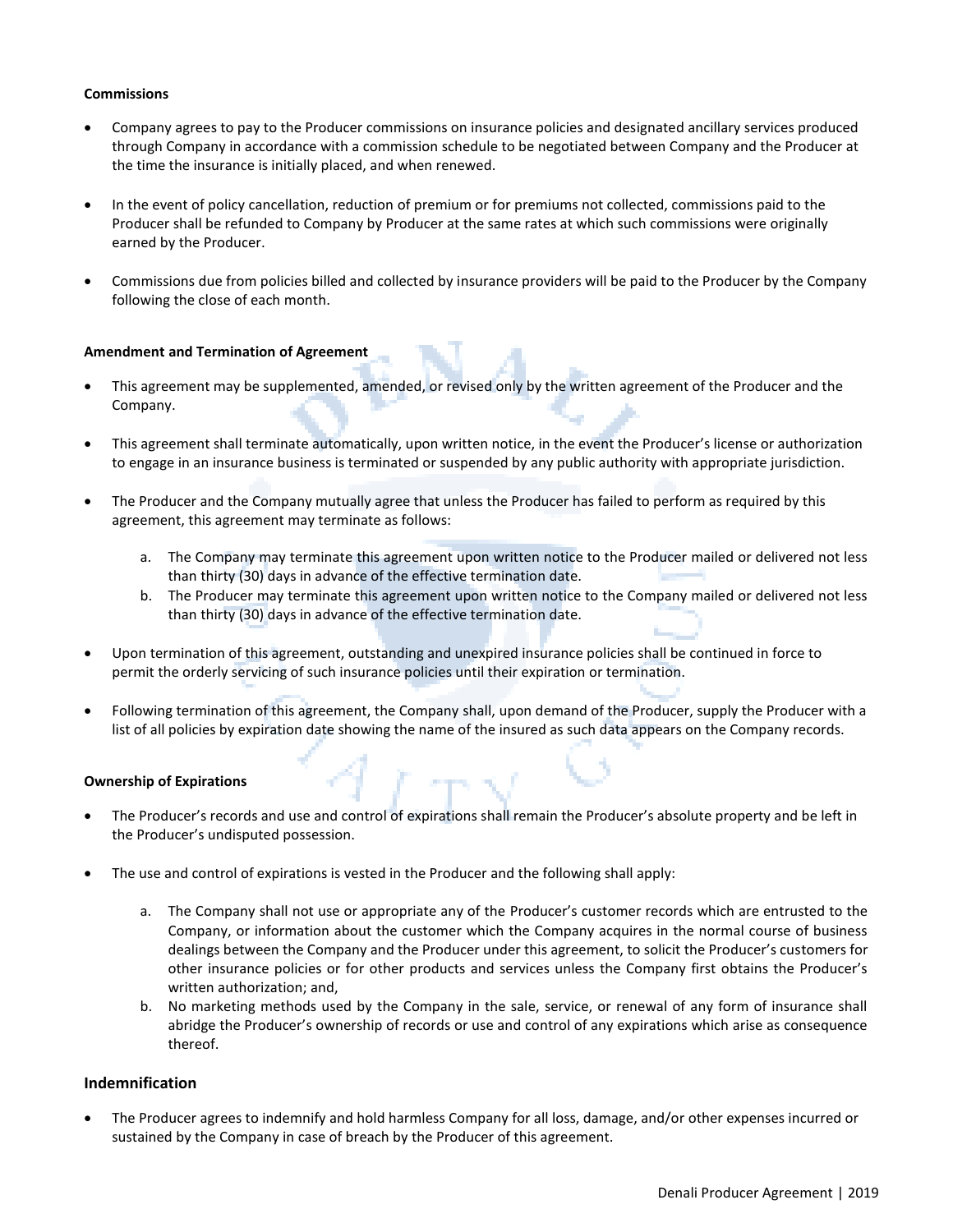- The Company agrees to indemnify and hold harmless the Producer for all loss, damage, and/or other expenses incurred or sustained by the Producer in case of breach by the Company of this agreement.
- The Producer warrants and agrees that it has and will continuously maintain errors and omissions insurance that protects against the Producer liability arising from the business conducted under this agreement. Such coverage shall have the following minimum limits of liability:
	- a. \$1,000,000 each claim/loss and
	- b. \$1,000,000 annual aggregate
- The Producer shall, upon request from the Company, submit to the Company a certificate of insurance detailing the Producer's current errors and omissions coverage.

# **Conditions**

- The Producer, by accepting this agreement, hereby agrees for the Producer and its assigns and successors in interest, to faithfully perform all terms and conditions hereunder.
- This agreement supersedes any and all previous agreements, including any amendments thereto, whether oral or written, between the Company and the Producer. Upon execution of this Agreement, the terms hereof shall apply to all coverages then in effect or which may thereafter be affected by the Company for the Producer.
- This agreement shall not inure to the benefit of any successor in interest of the Producer nor may any interest under this agreement be assigned by the Producer without the prior written consent of the Company.
- Expenses incurred by either party in the performance of its duties under this agreement shall be paid by the party incurring the same.
- Each party agrees not to disseminate and not cause to be disseminated any advertising or promotional material, or using the name, or service mark of the other party, except with the prior written approval of the other party.
- The Company assumes no responsibility or liability for any rehabilitation proceedings or insolvency proceeding of any insurance carrier or carriers with which the Company may have placed the Producer's business.
- Rehabilitation or insolvency proceedings shall not relieve or alter the Producer's obligation under this agreement or under any applicable law.
- Any unused forms, applications and other unused Company supplies furnished to the Producer shall always remain the Company's property and shall be accounted for and returned by the Producer to the Company upon demand.
- This Agreement shall be interpreted and enforced in accordance with the laws of the State of Missouri.
- The failure of either party to enforce the terms, covenants and provisions of this Agreement shall not be deemed a waiver thereof.
- In the event any provision of this Agreement is ruled void or unenforceable for any reason, the remainder of this Agreement shall remain in full force and effect.

#### **Arbitration**

• In the event of any unresolved disagreement between the Company and the Producer under this agreement, the disagreement shall be submitted to arbitration at the request of either party, in the following manner: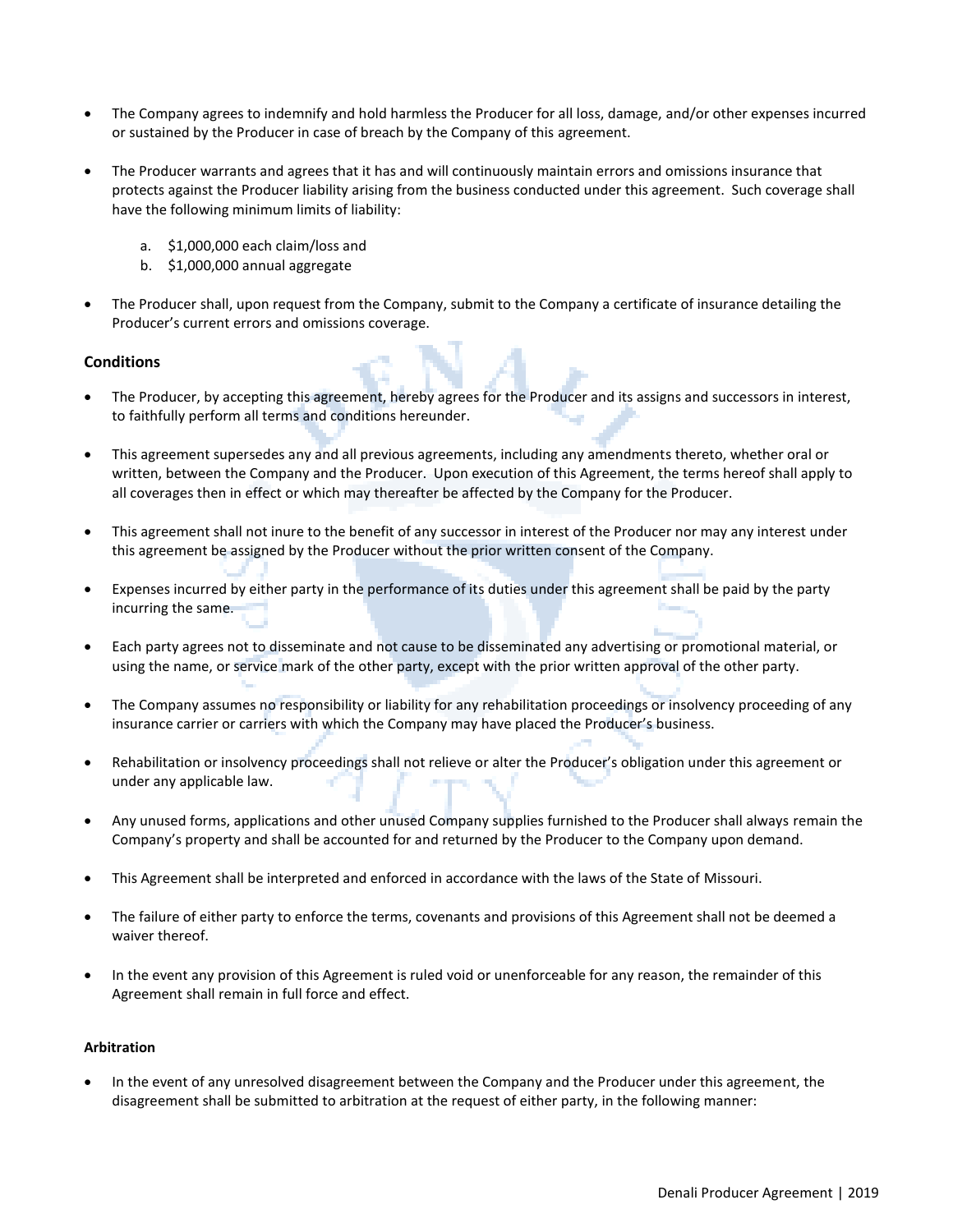- a. The party requesting arbitration shall so notify the other party in writing and shall specify the question to be arbitrated.
- b. Within fifteen (15) days after receipt of such notification, each party shall, at its own expense, select an arbitrator and give the name and address thereof to the other party.
- c. The two (2) arbitrators shall promptly select a competent and disinterested party as a third arbitrator.
- d. The decision of any two- (2) of the three- (3) arbitrators so chosen shall be final and conclusive on the Company and the Producer. The decision shall be in writing and a copy thereof given to both the Company and the Producer with sixty (60) days after the date of the request for arbitration.
- e. The expenses of the third arbitrator shall be borne equally by the Company and the Producer.
- Arbitration under these provisions shall be governed by the laws of the State of Missouri.

This Agreement, executed as of the date shown below, by and between the under-signed Producer, and Denali Specialty Group LLC and its affiliates.



For the term of this Agreement, Company hereby appoints Producer, subject to the terms and conditions set forth herein, without exclusive territorial rights, and subject to restrictions placed upon the Producer by the laws of the state or states in which Producer is authorized to write insurance. Company markets insurance programs through various insurance providers. In any transaction or business arising under this Agreement, Company shall have the legal status of agent for the insurance providers and Producer shall have the legal status of broker representing the insured.

| Name of Producer Firm      |                                                  |                                 |
|----------------------------|--------------------------------------------------|---------------------------------|
| Address                    |                                                  |                                 |
| City                       |                                                  | State<br>Zip                    |
| Telephone                  |                                                  |                                 |
|                            | <b>Email Address of Executing Representative</b> |                                 |
| <b>Signed for Company:</b> |                                                  | <b>Signed for the Producer:</b> |
| Name / Title:              | Michael J. Eichhorn, CPCU<br>President - CEO     | Name / Title:                   |
| Signature:                 | mb Eule                                          | Signature:                      |
| Date:                      |                                                  | Date:                           |